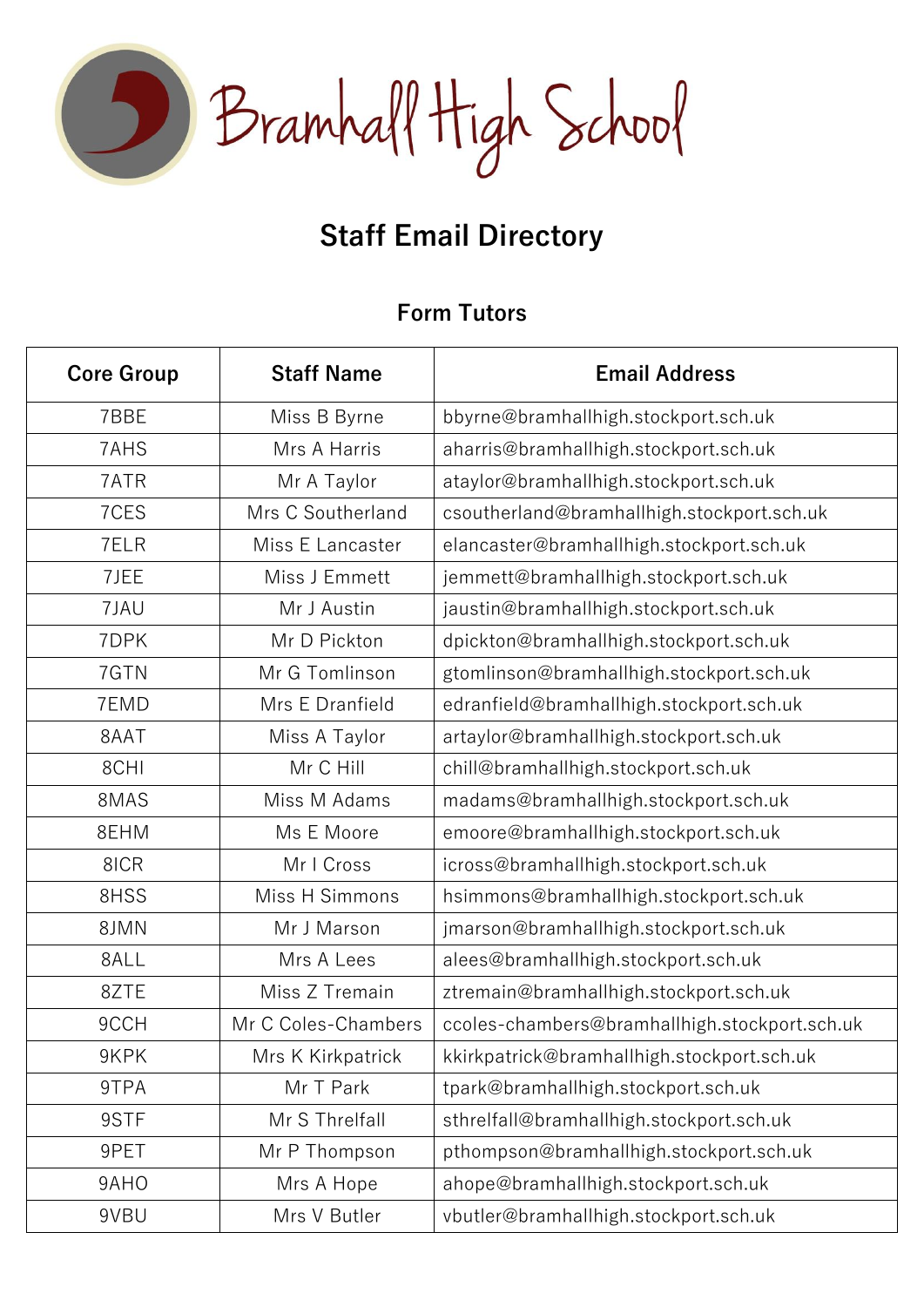Bramhall High School

| 9STB  | Mr S Brown      | sbrown1@bramhallhigh.stockport.sch.uk     |
|-------|-----------------|-------------------------------------------|
| 10CJK | Mr C Kendrew    | ckendrew@bramhallhigh.stockport.sch.uk    |
| 10ASL | Mrs A Seeley    | aseeley@bramhallhigh.stockport.sch.uk     |
| 10FDS | Miss F Davies   | fdavies@bramhallhigh.stockport.sch.uk     |
| 10GBU | Mr G Butcher    | gbutcher@bramhallhigh.stockport.sch.uk    |
| 10GHN | Mr G Hutchinson | ghutchinson@bramhallhigh.stockport.sch.uk |
| 10NMC | Mr N McCaul     | mccaul@bramhallhigh.stockport.sch.uk      |
| 10STP | Mrs S Pathan    | spathan@bramhallhigh.stockport.sch.uk     |
| 10MKH | Dr M Khajeh     | mkhajeh@bramhallhigh.stockport.sch.uk     |
| 11AGN | Miss A Graydon  | agraydon@bramhallhigh.stockport.sch.uk    |
| 11AWO | Miss A Woods    | awoods@bramhallhigh.stockport.sch.uk      |
| 11KED | Mrs K Dodd      | kdodd@bramhallhigh.stockport.sch.uk       |
| 11MKL | Mr M Luty       | mluty@bramhallhigh.stockport.sch.uk       |
| 11RMG | Mr R Morgan     | rmorgan@bramhallhigh.stockport.sch.uk     |
| 11SRV | Mr S Reeve      | sreeve@bramhallhigh.stockport.sch.uk      |
| 11MIC | Mr M Cope       | mcope@bramhallhigh.stockport.sch.uk       |
| 11GIM | Mrs G Main      | gmain@bramhallhigh.stockport.sch.uk       |
|       |                 |                                           |

#### **Head of Year**

| <b>Year Group</b> | <b>Staff Name</b> | <b>Email Address</b>                   |
|-------------------|-------------------|----------------------------------------|
|                   | Mrs S Ahmed       | sahmed@bramhallhigh.stockport.sch.uk   |
| 8                 | Mrs A Conduit     | aconduit@bramhallhigh.stockport.sch.uk |
|                   | Mrs S Watkins     | swatkins@bramhallhigh.stockport.sch.uk |
| 10                | Mr J Flynn        | jflynn@bramhallhigh.stockport.sch.uk   |
| 11                | Mr J Ryan         | jryan@bramhallhigh.stockport.sch.uk    |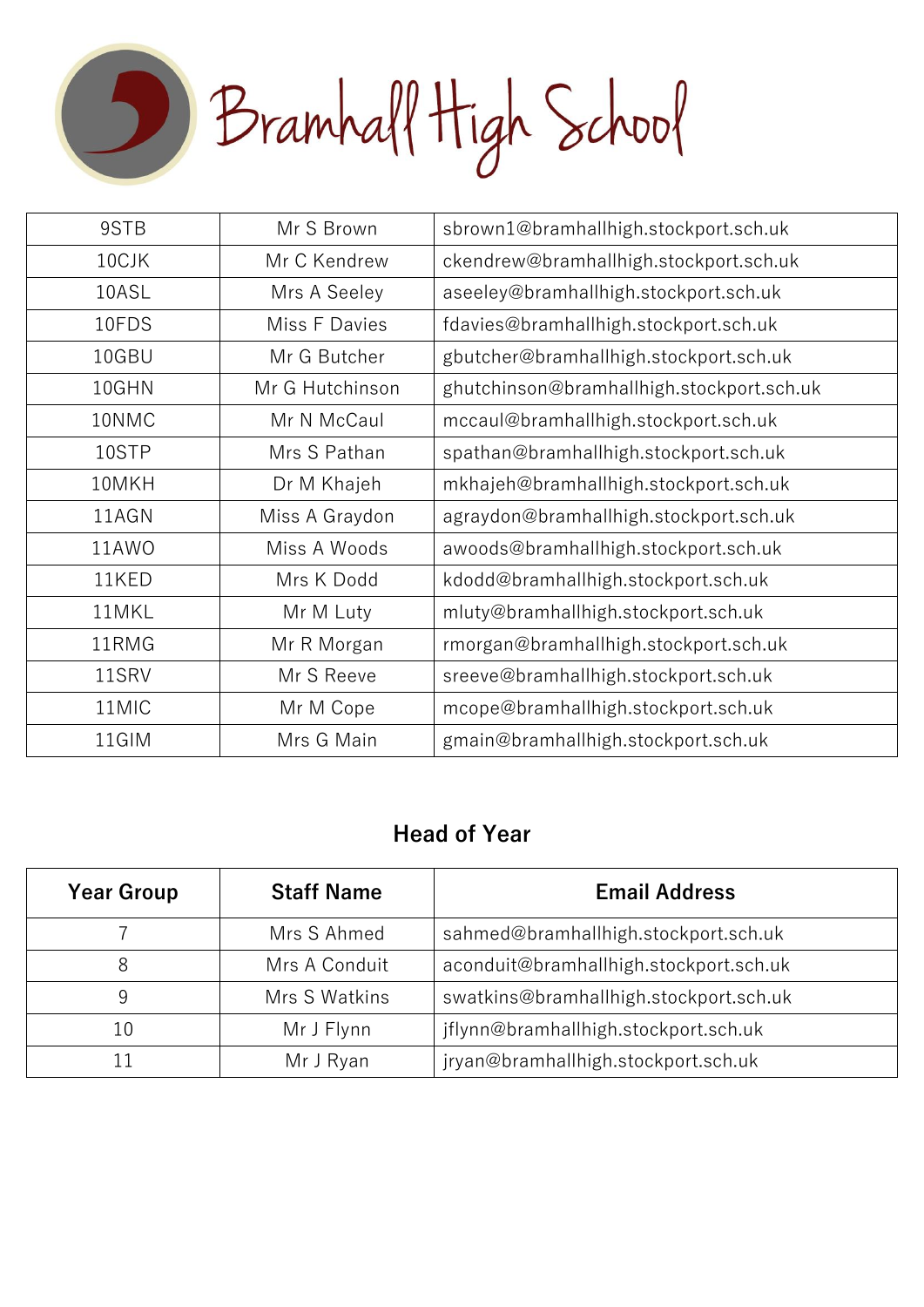Bramhall High School

## **Subject Leaders**

| <b>Department</b>         | <b>Staff Name</b> | <b>Email Address</b>                   |
|---------------------------|-------------------|----------------------------------------|
| Art/Technology            | Mr S Connick      | sconnick@bramhallhigh.stockport.sch.uk |
| Computing                 | Mr C Kendrew      | ckendrew@bramhallhigh.stockport.sch.uk |
| Drama                     | Mrs A Seeley      | aseeley@bramhallhigh.stockport.sch.uk  |
| English                   | Mrs A Mayell      | amayell@bramhallhigh.stockport.sch.uk  |
| Geography                 | Mr A Taylor       | ataylor@bramhallhigh.stockport.sch.uk  |
| History                   | Mr N McCaul       | nmccaul@bramhallhigh.stockport.sch.uk  |
| <b>Mathematics</b>        | Miss G Spragg     | gspragg@bramhallhigh.stockport.sch.uk  |
| Modern Foreign Languages  | Miss J Emmett     | jemmett@bramhallhigh.stockport.sch.uk  |
| Music                     | Mr D Pickton      | dpickton@bramhallhigh.stockport.sch.uk |
| <b>Physical Education</b> | Mrs K Dodd        | kdodd@bramhallhigh.stockport.sch.uk    |
| <b>Beliefs and Values</b> | Mrs G Main        | gmain@bramhallhigh.stockport.sch.uk    |
| Science                   | Mr A Powell       | apowell@bramhallhigh.stockport.sch.uk  |

## **Support Roles**

| <b>Role</b>             | <b>Staff Name</b> | <b>Email Address</b>                      |
|-------------------------|-------------------|-------------------------------------------|
| Attendance Officer      | Mrs J Barrett     | attendance@bramhallhigh.stockport.sch.uk  |
| Network Manager         | Mr S Thorne       | sthorne@bramhallhigh.stockport.sch.uk     |
| <b>IT Support</b>       | Mr S Thorne       | itsupport@bramhallhigh.stockport.sch.uk   |
| Exams Officer           | Mrs C Bain        | exams@bramhallhigh.stockport.sch.uk       |
| Site Manager            | Mr D Williams     | dwilliams@bramhallhigh.stockport.sch.uk   |
| <b>SENDCO</b>           | Mr C Masters      | cmasters@bramhallhigh.stockport.sch.uk    |
| Data                    | Miss P Striker-   | data@bramhallhigh.stockport.sch.uk        |
|                         | Goorwitch         |                                           |
| <b>Catering Manager</b> | Mrs G Woolfenden  | gwoolfenden@bramhallhigh.stockport.sch.uk |
| <b>Medical Needs</b>    | Mrs H Renshaw     | medical@bramhallhigh.stockport.sch.uk     |
| Safeguarding Lead       | Miss J Kennedy    | jkennedy@bramhallhigh.stockport.sch.uk    |